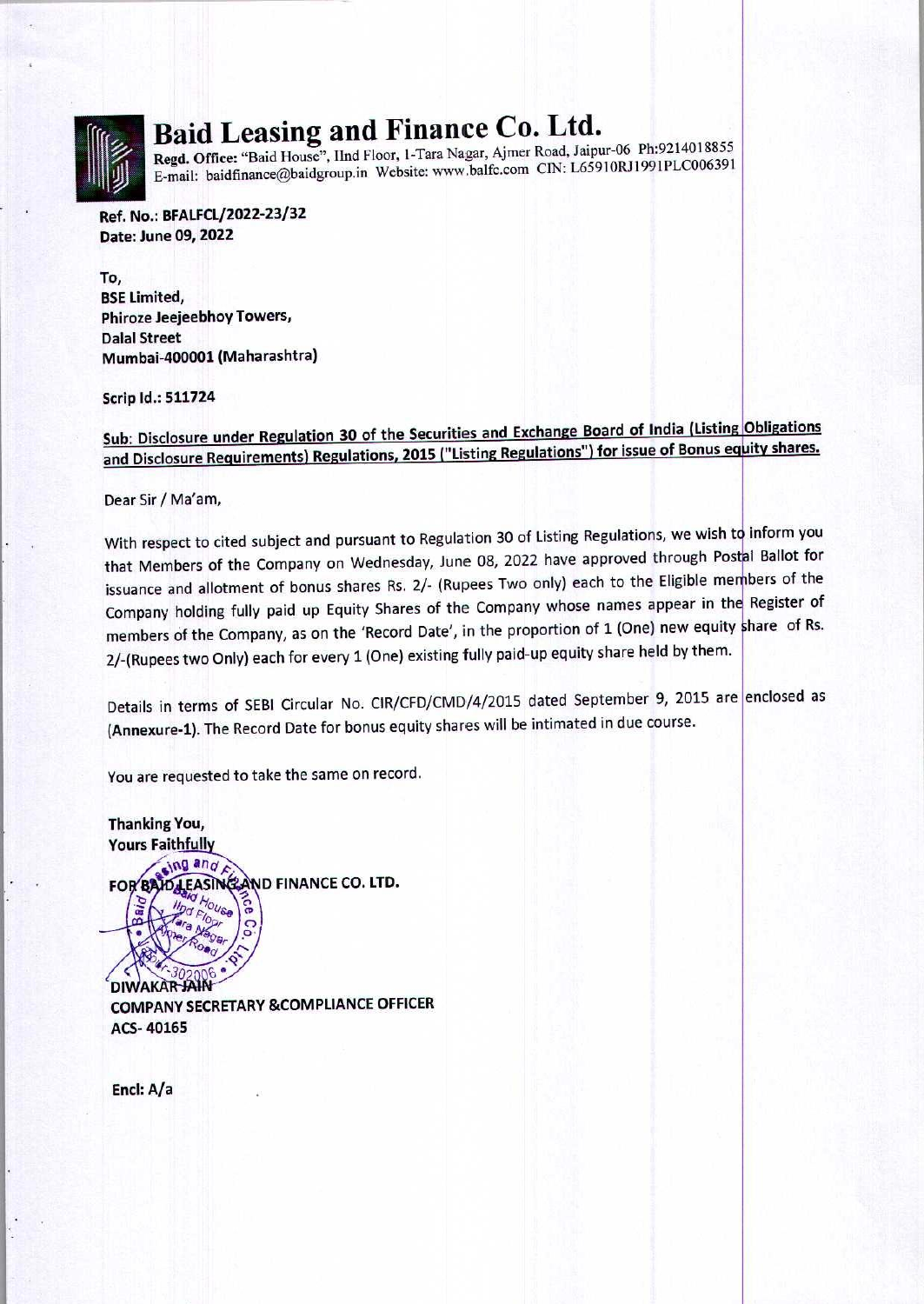

**ATANG ANG PANGANG PANGANG PANG-PANGKAN** 

# Baid Leasing and Finance Co. Ltd.

#### Annexure- 1

Details under Regulation 30 of Securities and Exchange Board of India (Listing Obligations and Disclosure Requirements) Regulations, 2015 read with SEBI Circular No. CIR/CFD/CMD/4/2015 dated September 9, 2015: **Baid Leasing and Finance Regulation**<br>
Regd. Office: "Baid House", IInd Floor, 1-Tara Nag<br>
E-mail: baidfinance@baidgroup.in Website: www.<br>
Annexe<br>
Details under Regulation 30 of Securities and Exchang<br>
Requirements) Regula **Baid Leasing and Finance**<br>
Regd. Office: "Baid House", IInd Floor, 1-Tara Nag<br>
E-mail: baidfinance@baidgroup.in Website: www.<br>
Annexu<br>
Details under Regulation 30 of Securities and Exchange<br>
Requirements) Regulations, 201

### DETAILS PERTAINING TO THE ISSUANCE OF SECURITIES (BONUS ISSUE OF EQUITY SHARES):

|                     | Baid Leasing and Finance Co. Ltd.<br>Regd. Office: "Baid House", Ilnd Floor, 1-Tara Nagar, Ajmer Road, Jaipur-06 Ph:9214018855<br>E-mail: baidfinance@baidgroup.in Website: www.balfc.com CIN: L65910RJ1991PLC006391 |                                                                                                                                                                         |                             |                             |                                |
|---------------------|----------------------------------------------------------------------------------------------------------------------------------------------------------------------------------------------------------------------|-------------------------------------------------------------------------------------------------------------------------------------------------------------------------|-----------------------------|-----------------------------|--------------------------------|
|                     |                                                                                                                                                                                                                      | Annexure-1                                                                                                                                                              |                             |                             |                                |
|                     | Details under Regulation 30 of Securities and Exchange Board of India (Listing Obligations and Disclosure                                                                                                            |                                                                                                                                                                         |                             |                             |                                |
| 2015:               | Requirements) Regulations, 2015 read with SEBI Circular No. CIR/CFD/CMD/4/2015 dated September 9,                                                                                                                    |                                                                                                                                                                         |                             |                             |                                |
|                     | <u>DETAILS PERTAINING TO THE ISSUANCE OF SECURITIES (BONUS ISSUE OF EQUITY SHARES):</u>                                                                                                                              |                                                                                                                                                                         |                             |                             |                                |
| Sr.                 | <b>Particulars</b>                                                                                                                                                                                                   | <b>Description</b>                                                                                                                                                      |                             |                             |                                |
| No.<br>$\mathbf{1}$ | Type of securities proposed to be                                                                                                                                                                                    | Equity shares of face value of Rs. 2/- each                                                                                                                             |                             |                             |                                |
|                     | shares,<br>equity<br>(viz.<br>issued<br>convertibles etc.)                                                                                                                                                           |                                                                                                                                                                         |                             |                             |                                |
| $\overline{2}$      | Type of issuance (further public                                                                                                                                                                                     | <b>Bonus Issue</b>                                                                                                                                                      |                             |                             |                                |
|                     | offering, rights issue, depository<br>qualified<br>receipts(ADR/GDR),                                                                                                                                                |                                                                                                                                                                         |                             |                             |                                |
|                     | placement,<br>institutions<br>preferential allotment etc.                                                                                                                                                            |                                                                                                                                                                         |                             |                             |                                |
| $\overline{3}$      | securities<br>of<br>number<br>Total                                                                                                                                                                                  | 6,00,34,150 (Six Crores Thirty Four Thousand and One                                                                                                                    |                             |                             |                                |
|                     | proposed to be issued or total<br>amount for which the securities                                                                                                                                                    | Hundred Fifty) equity shares of Rs. 2/- (Rupees Two Only)<br>each amounting to Rs. 12,00,68,300/- (Rupees Twelve<br>Crores Sixty Eight Thousand and Three Hundred Only) |                             |                             |                                |
|                     | will be issued (approximately)                                                                                                                                                                                       |                                                                                                                                                                         |                             |                             |                                |
| $\overline{4}$      | Whether bonus is out of free<br>reserves created out of profits or                                                                                                                                                   | Bonus shares will be issued from and out of Securities<br>Premium as on March 31, 2022.                                                                                 |                             |                             |                                |
| 5                   | share premium account<br><b>Bonus ratio</b>                                                                                                                                                                          | 1:1 i.e. 1 (One) equity share for every 1 (One) fully paid-up                                                                                                           |                             |                             |                                |
|                     |                                                                                                                                                                                                                      | equity share held as on Record Date.                                                                                                                                    |                             |                             |                                |
|                     |                                                                                                                                                                                                                      | The Bonus shares once allotted shall rank pari-passu in all<br>respects and carry the same rights as the existing Equity                                                |                             |                             |                                |
|                     |                                                                                                                                                                                                                      | Shares.                                                                                                                                                                 |                             |                             |                                |
| 6                   | Details of share capital - pre and                                                                                                                                                                                   | Capital                                                                                                                                                                 | <b>Existing</b><br>Capital  | <b>Bonus issue</b>          | Ratio 1:1<br><b>Post Bonus</b> |
|                     | post bonus issue                                                                                                                                                                                                     |                                                                                                                                                                         | (A)                         | (B)                         | Capital<br>$(A+B)$             |
|                     |                                                                                                                                                                                                                      | Authorised                                                                                                                                                              | 15,00,00,000                | $\overline{a}$              | 15,00,00,000                   |
|                     |                                                                                                                                                                                                                      | (Shares)*<br>Authorised<br>(in                                                                                                                                          | 30,00,00,000                |                             | 30,00,00,000                   |
|                     |                                                                                                                                                                                                                      | Rs.)*<br><b>Issued (Shares)</b>                                                                                                                                         | 6,00,34,150                 | 6,00,34,150                 | 12,00,68,300                   |
|                     |                                                                                                                                                                                                                      | Issued (in Rs.)<br>Subscribed and                                                                                                                                       | 12,00,68,300<br>6,00,34,150 | 12,00,68,300<br>6,00,34,150 | 24,01,36,600<br>12,00,68,300   |
|                     |                                                                                                                                                                                                                      |                                                                                                                                                                         |                             |                             |                                |
|                     |                                                                                                                                                                                                                      | Paid<br>Up<br>(Shares)                                                                                                                                                  |                             |                             |                                |

Baid House **IInd** Floor Tara Nager er Road